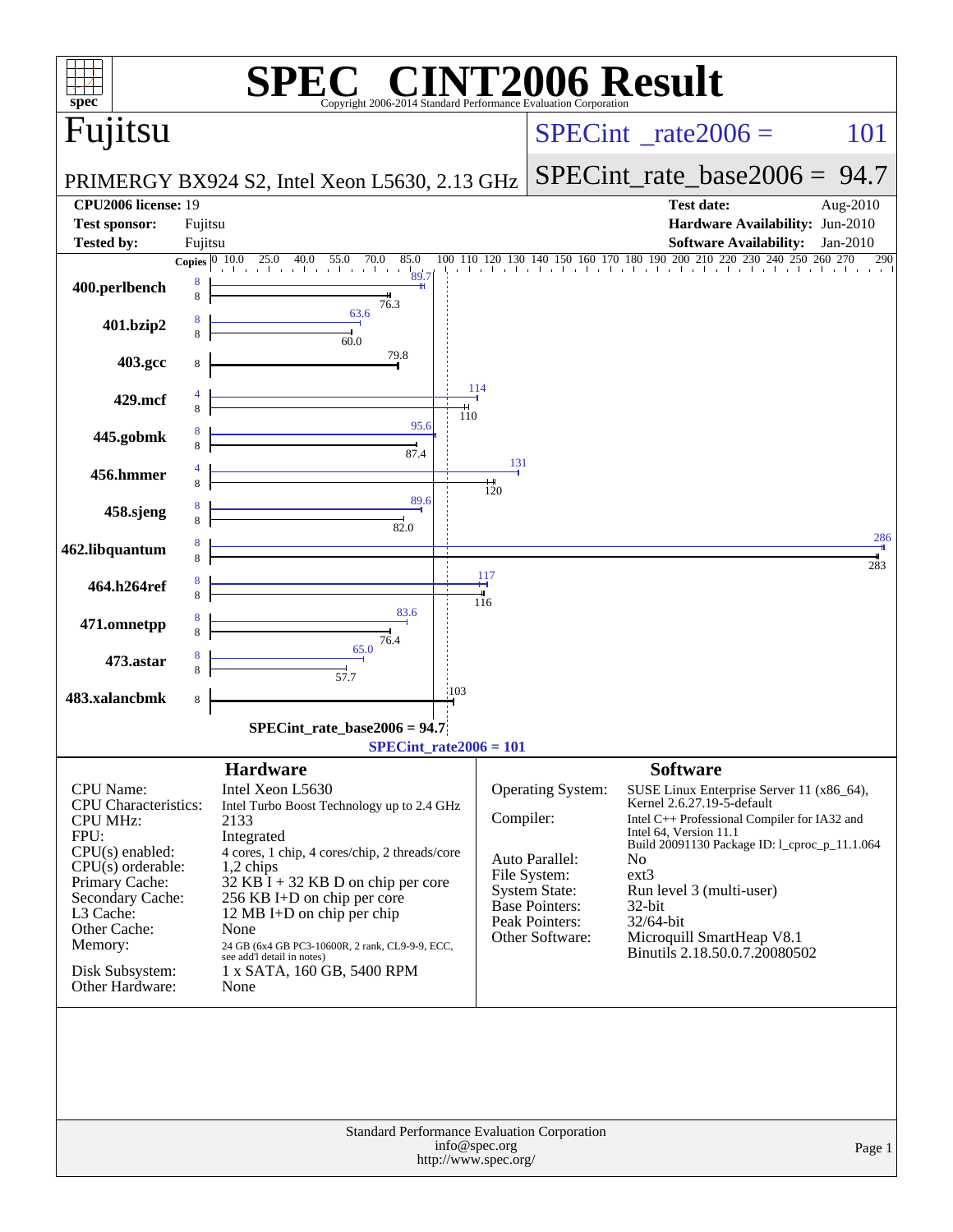

# **[SPEC CINT2006 Result](http://www.spec.org/auto/cpu2006/Docs/result-fields.html#SPECCINT2006Result)**

# Fujitsu

### SPECint rate $2006 = 101$

PRIMERGY BX924 S2, Intel Xeon L5630, 2.13 GHz

[SPECint\\_rate\\_base2006 =](http://www.spec.org/auto/cpu2006/Docs/result-fields.html#SPECintratebase2006) 94.7

#### **[CPU2006 license:](http://www.spec.org/auto/cpu2006/Docs/result-fields.html#CPU2006license)** 19 **[Test date:](http://www.spec.org/auto/cpu2006/Docs/result-fields.html#Testdate)** Aug-2010

**[Test sponsor:](http://www.spec.org/auto/cpu2006/Docs/result-fields.html#Testsponsor)** Fujitsu **[Hardware Availability:](http://www.spec.org/auto/cpu2006/Docs/result-fields.html#HardwareAvailability)** Jun-2010 **[Tested by:](http://www.spec.org/auto/cpu2006/Docs/result-fields.html#Testedby)** Fujitsu **[Software Availability:](http://www.spec.org/auto/cpu2006/Docs/result-fields.html#SoftwareAvailability)** Jan-2010

#### **[Results Table](http://www.spec.org/auto/cpu2006/Docs/result-fields.html#ResultsTable)**

|                    | <b>Base</b> |                |       |                                                                                                          |       |                |       | <b>Peak</b>   |                |              |                |              |                |              |
|--------------------|-------------|----------------|-------|----------------------------------------------------------------------------------------------------------|-------|----------------|-------|---------------|----------------|--------------|----------------|--------------|----------------|--------------|
| <b>Benchmark</b>   |             | Copies Seconds | Ratio | <b>Seconds</b>                                                                                           | Ratio | <b>Seconds</b> | Ratio | <b>Copies</b> | <b>Seconds</b> | <b>Ratio</b> | <b>Seconds</b> | <b>Ratio</b> | <b>Seconds</b> | <b>Ratio</b> |
| 400.perlbench      |             | 1022           | 76.5  | 1024                                                                                                     | 76.3  | 1040           | 75.2  |               | 876            | 89.3         | 860            | 90.9         | 871            | 89.7         |
| 401.bzip2          |             | 1287           | 60.0  | 1282                                                                                                     | 60.2  | 1286           | 60.0  | 8             | 1214           | 63.6         | 1213           | 63.6         | 1214           | 63.6         |
| $403.\mathrm{gcc}$ |             | 807            | 79.8  | 811                                                                                                      | 79.4  | 803            | 80.2  |               | 807            | 79.8         | 811            | 79.4         | 803            | 80.2         |
| $429$ .mcf         |             | 665            | 110   | 675                                                                                                      | 108   | 665            | 110   |               | <u>321</u>     | 114          | 321            | 114          | 322            | 113          |
| $445$ .gobmk       |             | 960            | 87.4  | 960                                                                                                      | 87.4  | 958            | 87.6  |               | 878            | 95.6         | 875            | 95.9         | 882            | 95.1         |
| 456.hmmer          |             | 633            | 118   | 621                                                                                                      | 120   | 618            | 121   |               | 285            | 131          | 285            | 131          | 285            | 131          |
| $458$ .sjeng       |             | 1180           | 82.0  | 1181                                                                                                     | 82.0  | 1180           | 82.1  |               | 1080           | 89.7         | 1082           | 89.5         | 1081           | 89.6         |
| 462.libquantum     |             | 586            | 283   | 585                                                                                                      | 283   | 584            | 284   |               | 580            | 286          | 581            | 285          | 579            | 286          |
| 464.h264ref        |             | 1536           | 115   | 1521                                                                                                     | 116   | 1527           | 116   |               | 1509           | 117          | 1551           | 114          | 1504           | 118          |
| 471.omnetpp        |             | 654            | 76.5  | 656                                                                                                      | 76.2  | 654            | 76.4  |               | 598            | 83.6         | 599            | 83.5         | 598            | 83.6         |
| 473.astar          |             | 973            | 57.7  | 974                                                                                                      | 57.7  | 974            | 57.6  |               | 865            | 65.0         | 865            | 64.9         | 863            | 65.1         |
| 483.xalancbmk      |             | 533            | 104   | 534                                                                                                      | 103   | 536            | 103   |               | 533            | 104          | 534            | 103          | 536            | 103          |
|                    |             |                |       | Results appear in the order in which they were run. Bold underlined text indicates a median measurement. |       |                |       |               |                |              |                |              |                |              |

### **[Submit Notes](http://www.spec.org/auto/cpu2006/Docs/result-fields.html#SubmitNotes)**

The config file option 'submit' was used. numactl was used to bind copies to the cores

### **[Operating System Notes](http://www.spec.org/auto/cpu2006/Docs/result-fields.html#OperatingSystemNotes)**

'ulimit -s unlimited' was used to set the stacksize to unlimited prior to run

### **[Platform Notes](http://www.spec.org/auto/cpu2006/Docs/result-fields.html#PlatformNotes)**

 The system automatically configures the memory to run at 1067 MHz. BIOS configuration: Data Reuse Optimization = Disable Performance/Power Setting = Traditional

### **[General Notes](http://www.spec.org/auto/cpu2006/Docs/result-fields.html#GeneralNotes)**

 For information about Fujitsu please visit: <http://www.fujitsu.com> Binaries were compiled on SLES 10 with Binutils 2.18.50.0.7.20080502

# **[Base Compiler Invocation](http://www.spec.org/auto/cpu2006/Docs/result-fields.html#BaseCompilerInvocation)**

| C benchmarks: |        |
|---------------|--------|
| 1 C C         | $-m32$ |

Continued on next page

Standard Performance Evaluation Corporation [info@spec.org](mailto:info@spec.org) <http://www.spec.org/>

Page 2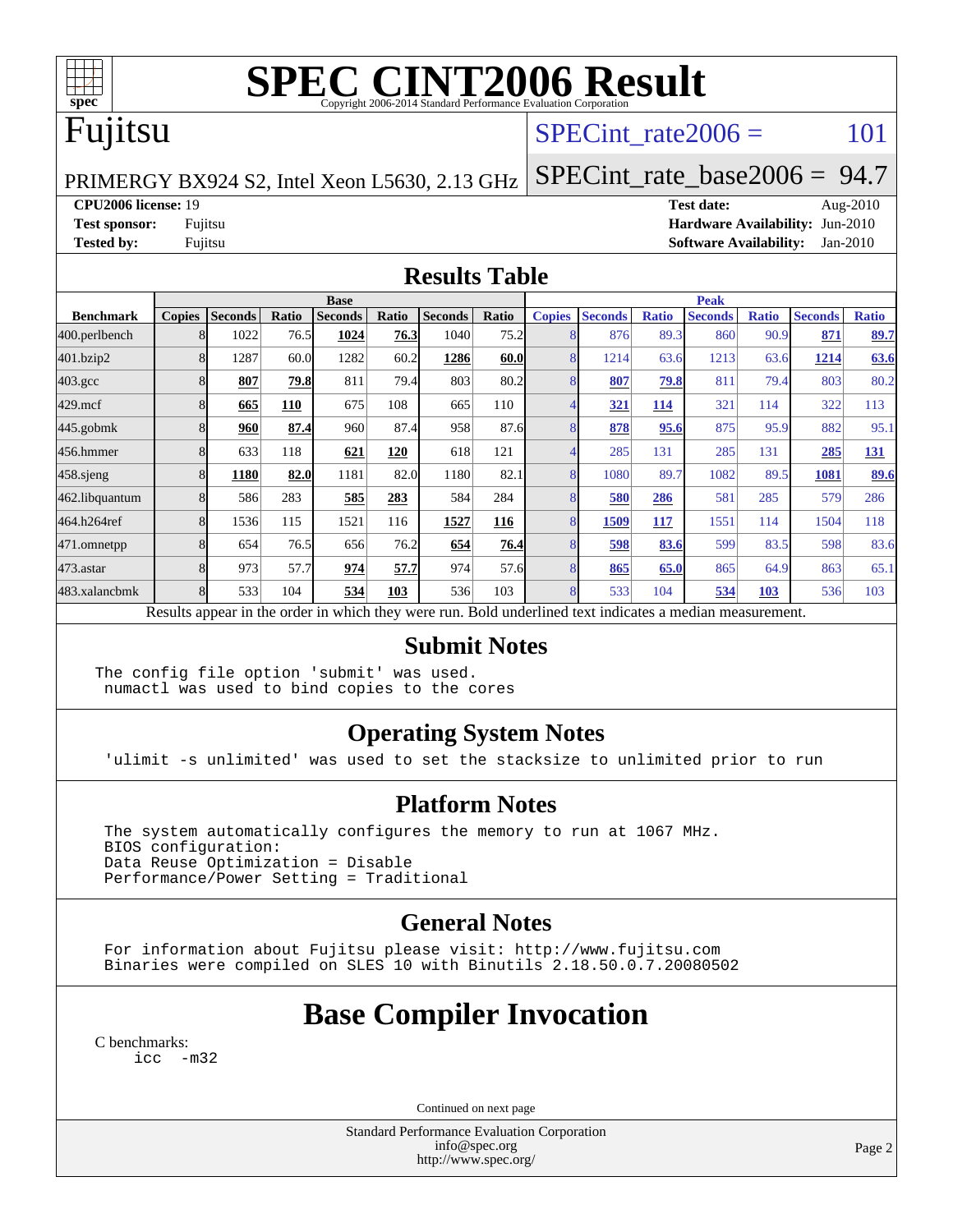| <b>SPEC CINT2006 Result</b><br>$spec^*$<br>Copyright 2006-2014 Standard Performance Evaluation Corporation                                                                                                                                                                    |                                                                                                                    |  |  |  |  |  |
|-------------------------------------------------------------------------------------------------------------------------------------------------------------------------------------------------------------------------------------------------------------------------------|--------------------------------------------------------------------------------------------------------------------|--|--|--|--|--|
| Fujitsu                                                                                                                                                                                                                                                                       | 101<br>$SPECint$ rate $2006 =$                                                                                     |  |  |  |  |  |
| PRIMERGY BX924 S2, Intel Xeon L5630, 2.13 GHz                                                                                                                                                                                                                                 | $SPECint_rate_base2006 = 94.7$                                                                                     |  |  |  |  |  |
| <b>CPU2006 license: 19</b><br><b>Test sponsor:</b><br>Fujitsu<br><b>Tested by:</b><br>Fujitsu                                                                                                                                                                                 | <b>Test date:</b><br>Aug- $2010$<br>Hardware Availability: Jun-2010<br><b>Software Availability:</b><br>$Jan-2010$ |  |  |  |  |  |
| <b>Base Compiler Invocation (Continued)</b><br>$C_{++}$ benchmarks:<br>icpc -m32                                                                                                                                                                                              |                                                                                                                    |  |  |  |  |  |
| <b>Base Portability Flags</b><br>400.perlbench: -DSPEC_CPU_LINUX_IA32<br>462.libquantum: - DSPEC_CPU_LINUX<br>483.xalancbmk: - DSPEC_CPU_LINUX                                                                                                                                |                                                                                                                    |  |  |  |  |  |
| <b>Base Optimization Flags</b><br>C benchmarks:<br>-xSSE4.2 -ipo -03 -no-prec-div -static -opt-prefetch<br>$C_{++}$ benchmarks:<br>-xSSE4.2 -ipo -03 -no-prec-div -opt-prefetch -Wl,-z, muldefs<br>-L/home/cmplr/usr3/alrahate/cpu2006.1.1.ic11.1/libic11.1-32bit -lsmartheap |                                                                                                                    |  |  |  |  |  |
| <b>Base Other Flags</b><br>C benchmarks:<br>403.gcc: -Dalloca=_alloca                                                                                                                                                                                                         |                                                                                                                    |  |  |  |  |  |
| <b>Peak Compiler Invocation</b><br>C benchmarks (except as noted below):<br>$\text{icc}$ -m32<br>401.bzip2: icc -m64<br>456.hmmer: icc -m64<br>458.sjeng: icc -m64<br>462.libquantum: icc -m64<br>C++ benchmarks (except as noted below):<br>icpc -m32                        |                                                                                                                    |  |  |  |  |  |

473.astar: [icpc -m64](http://www.spec.org/cpu2006/results/res2010q3/cpu2006-20100813-12896.flags.html#user_peakCXXLD473_astar_intel_icpc_64bit_fc66a5337ce925472a5c54ad6a0de310)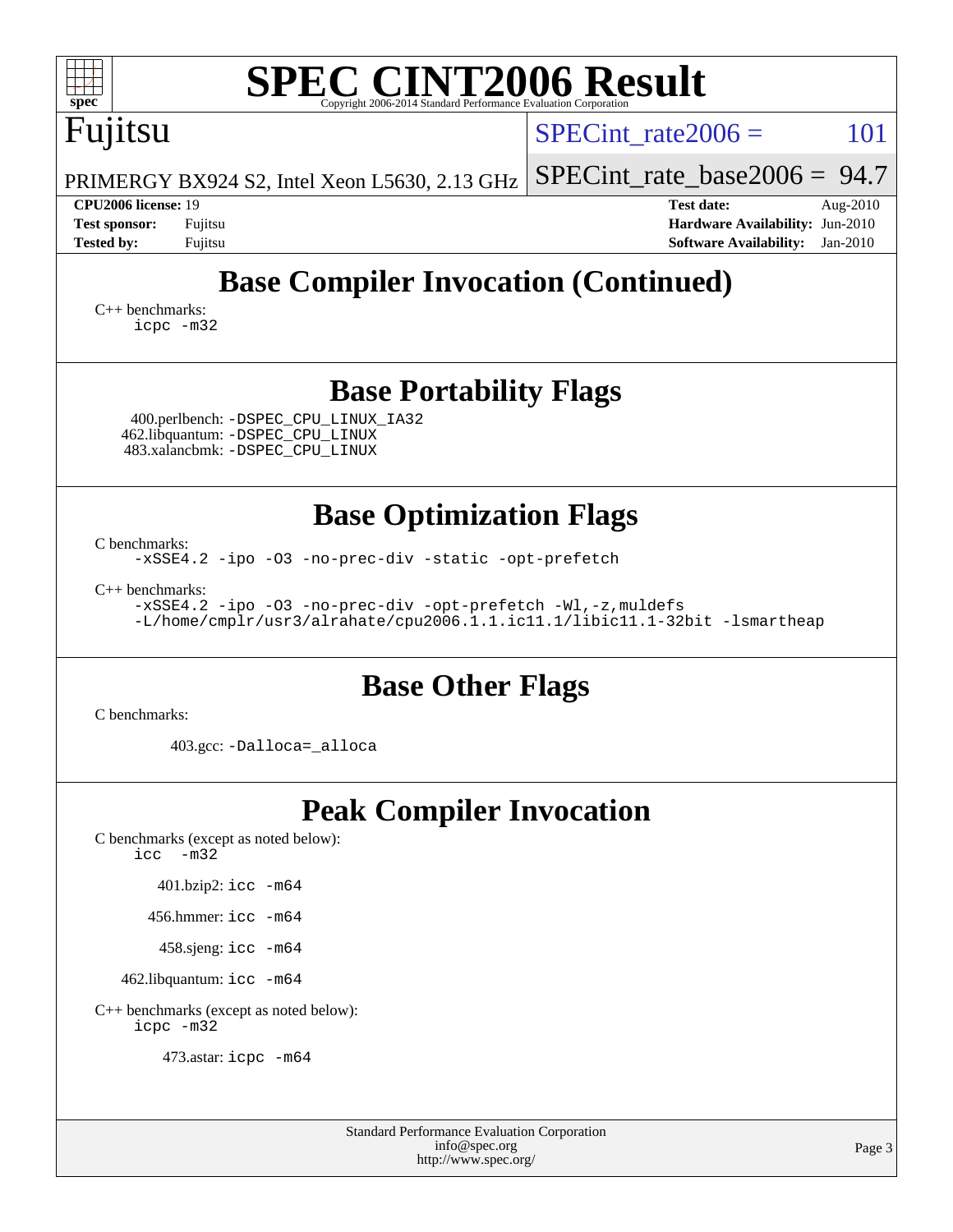

# **[SPEC CINT2006 Result](http://www.spec.org/auto/cpu2006/Docs/result-fields.html#SPECCINT2006Result)**

# Fujitsu

SPECint rate $2006 = 101$ 

PRIMERGY BX924 S2, Intel Xeon L5630, 2.13 GHz [SPECint\\_rate\\_base2006 =](http://www.spec.org/auto/cpu2006/Docs/result-fields.html#SPECintratebase2006) 94.7

**[CPU2006 license:](http://www.spec.org/auto/cpu2006/Docs/result-fields.html#CPU2006license)** 19 **[Test date:](http://www.spec.org/auto/cpu2006/Docs/result-fields.html#Testdate)** Aug-2010 **[Test sponsor:](http://www.spec.org/auto/cpu2006/Docs/result-fields.html#Testsponsor)** Fujitsu **[Hardware Availability:](http://www.spec.org/auto/cpu2006/Docs/result-fields.html#HardwareAvailability)** Jun-2010 **[Tested by:](http://www.spec.org/auto/cpu2006/Docs/result-fields.html#Testedby)** Fujitsu **[Software Availability:](http://www.spec.org/auto/cpu2006/Docs/result-fields.html#SoftwareAvailability)** Jan-2010

### **[Peak Portability Flags](http://www.spec.org/auto/cpu2006/Docs/result-fields.html#PeakPortabilityFlags)**

 400.perlbench: [-DSPEC\\_CPU\\_LINUX\\_IA32](http://www.spec.org/cpu2006/results/res2010q3/cpu2006-20100813-12896.flags.html#b400.perlbench_peakCPORTABILITY_DSPEC_CPU_LINUX_IA32) 401.bzip2: [-DSPEC\\_CPU\\_LP64](http://www.spec.org/cpu2006/results/res2010q3/cpu2006-20100813-12896.flags.html#suite_peakCPORTABILITY401_bzip2_DSPEC_CPU_LP64) 456.hmmer: [-DSPEC\\_CPU\\_LP64](http://www.spec.org/cpu2006/results/res2010q3/cpu2006-20100813-12896.flags.html#suite_peakCPORTABILITY456_hmmer_DSPEC_CPU_LP64) 458.sjeng: [-DSPEC\\_CPU\\_LP64](http://www.spec.org/cpu2006/results/res2010q3/cpu2006-20100813-12896.flags.html#suite_peakCPORTABILITY458_sjeng_DSPEC_CPU_LP64) 462.libquantum: [-DSPEC\\_CPU\\_LP64](http://www.spec.org/cpu2006/results/res2010q3/cpu2006-20100813-12896.flags.html#suite_peakCPORTABILITY462_libquantum_DSPEC_CPU_LP64) [-DSPEC\\_CPU\\_LINUX](http://www.spec.org/cpu2006/results/res2010q3/cpu2006-20100813-12896.flags.html#b462.libquantum_peakCPORTABILITY_DSPEC_CPU_LINUX) 473.astar: [-DSPEC\\_CPU\\_LP64](http://www.spec.org/cpu2006/results/res2010q3/cpu2006-20100813-12896.flags.html#suite_peakCXXPORTABILITY473_astar_DSPEC_CPU_LP64) 483.xalancbmk: [-DSPEC\\_CPU\\_LINUX](http://www.spec.org/cpu2006/results/res2010q3/cpu2006-20100813-12896.flags.html#b483.xalancbmk_peakCXXPORTABILITY_DSPEC_CPU_LINUX)

### **[Peak Optimization Flags](http://www.spec.org/auto/cpu2006/Docs/result-fields.html#PeakOptimizationFlags)**

[C benchmarks](http://www.spec.org/auto/cpu2006/Docs/result-fields.html#Cbenchmarks):

 400.perlbench: [-xSSE4.2](http://www.spec.org/cpu2006/results/res2010q3/cpu2006-20100813-12896.flags.html#user_peakPASS2_CFLAGSPASS2_LDCFLAGS400_perlbench_f-xSSE42_f91528193cf0b216347adb8b939d4107)(pass 2) [-prof-gen](http://www.spec.org/cpu2006/results/res2010q3/cpu2006-20100813-12896.flags.html#user_peakPASS1_CFLAGSPASS1_LDCFLAGS400_perlbench_prof_gen_e43856698f6ca7b7e442dfd80e94a8fc)(pass 1) [-ipo](http://www.spec.org/cpu2006/results/res2010q3/cpu2006-20100813-12896.flags.html#user_peakPASS2_CFLAGSPASS2_LDCFLAGS400_perlbench_f-ipo)(pass 2) [-O3](http://www.spec.org/cpu2006/results/res2010q3/cpu2006-20100813-12896.flags.html#user_peakPASS2_CFLAGSPASS2_LDCFLAGS400_perlbench_f-O3)(pass 2) [-no-prec-div](http://www.spec.org/cpu2006/results/res2010q3/cpu2006-20100813-12896.flags.html#user_peakPASS2_CFLAGSPASS2_LDCFLAGS400_perlbench_f-no-prec-div)(pass 2) [-static](http://www.spec.org/cpu2006/results/res2010q3/cpu2006-20100813-12896.flags.html#user_peakPASS2_CFLAGSPASS2_LDCFLAGS400_perlbench_f-static)(pass 2) [-prof-use](http://www.spec.org/cpu2006/results/res2010q3/cpu2006-20100813-12896.flags.html#user_peakPASS2_CFLAGSPASS2_LDCFLAGS400_perlbench_prof_use_bccf7792157ff70d64e32fe3e1250b55)(pass 2) [-ansi-alias](http://www.spec.org/cpu2006/results/res2010q3/cpu2006-20100813-12896.flags.html#user_peakCOPTIMIZE400_perlbench_f-ansi-alias) 401.bzip2: [-xSSE4.2](http://www.spec.org/cpu2006/results/res2010q3/cpu2006-20100813-12896.flags.html#user_peakPASS2_CFLAGSPASS2_LDCFLAGS401_bzip2_f-xSSE42_f91528193cf0b216347adb8b939d4107)(pass 2) [-prof-gen](http://www.spec.org/cpu2006/results/res2010q3/cpu2006-20100813-12896.flags.html#user_peakPASS1_CFLAGSPASS1_LDCFLAGS401_bzip2_prof_gen_e43856698f6ca7b7e442dfd80e94a8fc)(pass 1) [-ipo](http://www.spec.org/cpu2006/results/res2010q3/cpu2006-20100813-12896.flags.html#user_peakPASS2_CFLAGSPASS2_LDCFLAGS401_bzip2_f-ipo)(pass 2) [-O3](http://www.spec.org/cpu2006/results/res2010q3/cpu2006-20100813-12896.flags.html#user_peakPASS2_CFLAGSPASS2_LDCFLAGS401_bzip2_f-O3)(pass 2) [-no-prec-div](http://www.spec.org/cpu2006/results/res2010q3/cpu2006-20100813-12896.flags.html#user_peakPASS2_CFLAGSPASS2_LDCFLAGS401_bzip2_f-no-prec-div)(pass 2) [-static](http://www.spec.org/cpu2006/results/res2010q3/cpu2006-20100813-12896.flags.html#user_peakPASS2_CFLAGSPASS2_LDCFLAGS401_bzip2_f-static)(pass 2) [-prof-use](http://www.spec.org/cpu2006/results/res2010q3/cpu2006-20100813-12896.flags.html#user_peakPASS2_CFLAGSPASS2_LDCFLAGS401_bzip2_prof_use_bccf7792157ff70d64e32fe3e1250b55)(pass 2) [-opt-prefetch](http://www.spec.org/cpu2006/results/res2010q3/cpu2006-20100813-12896.flags.html#user_peakCOPTIMIZE401_bzip2_f-opt-prefetch) [-ansi-alias](http://www.spec.org/cpu2006/results/res2010q3/cpu2006-20100813-12896.flags.html#user_peakCOPTIMIZE401_bzip2_f-ansi-alias) [-auto-ilp32](http://www.spec.org/cpu2006/results/res2010q3/cpu2006-20100813-12896.flags.html#user_peakCOPTIMIZE401_bzip2_f-auto-ilp32)  $403.\text{gcc: basepeak}$  = yes 429.mcf: [-xSSE4.2](http://www.spec.org/cpu2006/results/res2010q3/cpu2006-20100813-12896.flags.html#user_peakCOPTIMIZE429_mcf_f-xSSE42_f91528193cf0b216347adb8b939d4107) [-ipo](http://www.spec.org/cpu2006/results/res2010q3/cpu2006-20100813-12896.flags.html#user_peakCOPTIMIZE429_mcf_f-ipo) [-O3](http://www.spec.org/cpu2006/results/res2010q3/cpu2006-20100813-12896.flags.html#user_peakCOPTIMIZE429_mcf_f-O3) [-no-prec-div](http://www.spec.org/cpu2006/results/res2010q3/cpu2006-20100813-12896.flags.html#user_peakCOPTIMIZE429_mcf_f-no-prec-div) [-static](http://www.spec.org/cpu2006/results/res2010q3/cpu2006-20100813-12896.flags.html#user_peakCOPTIMIZE429_mcf_f-static) [-opt-prefetch](http://www.spec.org/cpu2006/results/res2010q3/cpu2006-20100813-12896.flags.html#user_peakCOPTIMIZE429_mcf_f-opt-prefetch) 445.gobmk: [-xSSE4.2](http://www.spec.org/cpu2006/results/res2010q3/cpu2006-20100813-12896.flags.html#user_peakPASS2_CFLAGSPASS2_LDCFLAGS445_gobmk_f-xSSE42_f91528193cf0b216347adb8b939d4107)(pass 2) [-prof-gen](http://www.spec.org/cpu2006/results/res2010q3/cpu2006-20100813-12896.flags.html#user_peakPASS1_CFLAGSPASS1_LDCFLAGS445_gobmk_prof_gen_e43856698f6ca7b7e442dfd80e94a8fc)(pass 1) [-prof-use](http://www.spec.org/cpu2006/results/res2010q3/cpu2006-20100813-12896.flags.html#user_peakPASS2_CFLAGSPASS2_LDCFLAGS445_gobmk_prof_use_bccf7792157ff70d64e32fe3e1250b55)(pass 2) [-O2](http://www.spec.org/cpu2006/results/res2010q3/cpu2006-20100813-12896.flags.html#user_peakCOPTIMIZE445_gobmk_f-O2) [-ipo](http://www.spec.org/cpu2006/results/res2010q3/cpu2006-20100813-12896.flags.html#user_peakCOPTIMIZE445_gobmk_f-ipo) [-no-prec-div](http://www.spec.org/cpu2006/results/res2010q3/cpu2006-20100813-12896.flags.html#user_peakCOPTIMIZE445_gobmk_f-no-prec-div) [-ansi-alias](http://www.spec.org/cpu2006/results/res2010q3/cpu2006-20100813-12896.flags.html#user_peakCOPTIMIZE445_gobmk_f-ansi-alias) 456.hmmer: [-xSSE4.2](http://www.spec.org/cpu2006/results/res2010q3/cpu2006-20100813-12896.flags.html#user_peakCOPTIMIZE456_hmmer_f-xSSE42_f91528193cf0b216347adb8b939d4107) [-ipo](http://www.spec.org/cpu2006/results/res2010q3/cpu2006-20100813-12896.flags.html#user_peakCOPTIMIZE456_hmmer_f-ipo) [-O3](http://www.spec.org/cpu2006/results/res2010q3/cpu2006-20100813-12896.flags.html#user_peakCOPTIMIZE456_hmmer_f-O3) [-no-prec-div](http://www.spec.org/cpu2006/results/res2010q3/cpu2006-20100813-12896.flags.html#user_peakCOPTIMIZE456_hmmer_f-no-prec-div) [-static](http://www.spec.org/cpu2006/results/res2010q3/cpu2006-20100813-12896.flags.html#user_peakCOPTIMIZE456_hmmer_f-static) [-unroll2](http://www.spec.org/cpu2006/results/res2010q3/cpu2006-20100813-12896.flags.html#user_peakCOPTIMIZE456_hmmer_f-unroll_784dae83bebfb236979b41d2422d7ec2) [-ansi-alias](http://www.spec.org/cpu2006/results/res2010q3/cpu2006-20100813-12896.flags.html#user_peakCOPTIMIZE456_hmmer_f-ansi-alias) [-auto-ilp32](http://www.spec.org/cpu2006/results/res2010q3/cpu2006-20100813-12896.flags.html#user_peakCOPTIMIZE456_hmmer_f-auto-ilp32)  $458 \text{.}$  sjeng:  $-xSSE4$ .  $2(\text{pass 2})$  -prof-qen(pass 1) [-ipo](http://www.spec.org/cpu2006/results/res2010q3/cpu2006-20100813-12896.flags.html#user_peakPASS2_CFLAGSPASS2_LDCFLAGS458_sjeng_f-ipo)(pass 2) [-O3](http://www.spec.org/cpu2006/results/res2010q3/cpu2006-20100813-12896.flags.html#user_peakPASS2_CFLAGSPASS2_LDCFLAGS458_sjeng_f-O3)(pass 2) [-no-prec-div](http://www.spec.org/cpu2006/results/res2010q3/cpu2006-20100813-12896.flags.html#user_peakPASS2_CFLAGSPASS2_LDCFLAGS458_sjeng_f-no-prec-div)(pass 2) [-static](http://www.spec.org/cpu2006/results/res2010q3/cpu2006-20100813-12896.flags.html#user_peakPASS2_CFLAGSPASS2_LDCFLAGS458_sjeng_f-static)(pass 2) [-prof-use](http://www.spec.org/cpu2006/results/res2010q3/cpu2006-20100813-12896.flags.html#user_peakPASS2_CFLAGSPASS2_LDCFLAGS458_sjeng_prof_use_bccf7792157ff70d64e32fe3e1250b55)(pass 2) [-unroll4](http://www.spec.org/cpu2006/results/res2010q3/cpu2006-20100813-12896.flags.html#user_peakCOPTIMIZE458_sjeng_f-unroll_4e5e4ed65b7fd20bdcd365bec371b81f) [-auto-ilp32](http://www.spec.org/cpu2006/results/res2010q3/cpu2006-20100813-12896.flags.html#user_peakCOPTIMIZE458_sjeng_f-auto-ilp32) 462.libquantum: [-xSSE4.2](http://www.spec.org/cpu2006/results/res2010q3/cpu2006-20100813-12896.flags.html#user_peakCOPTIMIZE462_libquantum_f-xSSE42_f91528193cf0b216347adb8b939d4107) [-ipo](http://www.spec.org/cpu2006/results/res2010q3/cpu2006-20100813-12896.flags.html#user_peakCOPTIMIZE462_libquantum_f-ipo) [-O3](http://www.spec.org/cpu2006/results/res2010q3/cpu2006-20100813-12896.flags.html#user_peakCOPTIMIZE462_libquantum_f-O3) [-no-prec-div](http://www.spec.org/cpu2006/results/res2010q3/cpu2006-20100813-12896.flags.html#user_peakCOPTIMIZE462_libquantum_f-no-prec-div) [-static](http://www.spec.org/cpu2006/results/res2010q3/cpu2006-20100813-12896.flags.html#user_peakCOPTIMIZE462_libquantum_f-static) [-auto-ilp32](http://www.spec.org/cpu2006/results/res2010q3/cpu2006-20100813-12896.flags.html#user_peakCOPTIMIZE462_libquantum_f-auto-ilp32) [-opt-prefetch](http://www.spec.org/cpu2006/results/res2010q3/cpu2006-20100813-12896.flags.html#user_peakCOPTIMIZE462_libquantum_f-opt-prefetch) 464.h264ref: [-xSSE4.2](http://www.spec.org/cpu2006/results/res2010q3/cpu2006-20100813-12896.flags.html#user_peakPASS2_CFLAGSPASS2_LDCFLAGS464_h264ref_f-xSSE42_f91528193cf0b216347adb8b939d4107)(pass 2) [-prof-gen](http://www.spec.org/cpu2006/results/res2010q3/cpu2006-20100813-12896.flags.html#user_peakPASS1_CFLAGSPASS1_LDCFLAGS464_h264ref_prof_gen_e43856698f6ca7b7e442dfd80e94a8fc)(pass 1) [-ipo](http://www.spec.org/cpu2006/results/res2010q3/cpu2006-20100813-12896.flags.html#user_peakPASS2_CFLAGSPASS2_LDCFLAGS464_h264ref_f-ipo)(pass 2) [-O3](http://www.spec.org/cpu2006/results/res2010q3/cpu2006-20100813-12896.flags.html#user_peakPASS2_CFLAGSPASS2_LDCFLAGS464_h264ref_f-O3)(pass 2) [-no-prec-div](http://www.spec.org/cpu2006/results/res2010q3/cpu2006-20100813-12896.flags.html#user_peakPASS2_CFLAGSPASS2_LDCFLAGS464_h264ref_f-no-prec-div)(pass 2) [-static](http://www.spec.org/cpu2006/results/res2010q3/cpu2006-20100813-12896.flags.html#user_peakPASS2_CFLAGSPASS2_LDCFLAGS464_h264ref_f-static)(pass 2) [-prof-use](http://www.spec.org/cpu2006/results/res2010q3/cpu2006-20100813-12896.flags.html#user_peakPASS2_CFLAGSPASS2_LDCFLAGS464_h264ref_prof_use_bccf7792157ff70d64e32fe3e1250b55)(pass 2) [-unroll2](http://www.spec.org/cpu2006/results/res2010q3/cpu2006-20100813-12896.flags.html#user_peakCOPTIMIZE464_h264ref_f-unroll_784dae83bebfb236979b41d2422d7ec2) [-ansi-alias](http://www.spec.org/cpu2006/results/res2010q3/cpu2006-20100813-12896.flags.html#user_peakCOPTIMIZE464_h264ref_f-ansi-alias) [C++ benchmarks:](http://www.spec.org/auto/cpu2006/Docs/result-fields.html#CXXbenchmarks) 471.omnetpp: [-xSSE4.2](http://www.spec.org/cpu2006/results/res2010q3/cpu2006-20100813-12896.flags.html#user_peakPASS2_CXXFLAGSPASS2_LDCXXFLAGS471_omnetpp_f-xSSE42_f91528193cf0b216347adb8b939d4107)(pass 2) [-prof-gen](http://www.spec.org/cpu2006/results/res2010q3/cpu2006-20100813-12896.flags.html#user_peakPASS1_CXXFLAGSPASS1_LDCXXFLAGS471_omnetpp_prof_gen_e43856698f6ca7b7e442dfd80e94a8fc)(pass 1) [-ipo](http://www.spec.org/cpu2006/results/res2010q3/cpu2006-20100813-12896.flags.html#user_peakPASS2_CXXFLAGSPASS2_LDCXXFLAGS471_omnetpp_f-ipo)(pass 2) [-O3](http://www.spec.org/cpu2006/results/res2010q3/cpu2006-20100813-12896.flags.html#user_peakPASS2_CXXFLAGSPASS2_LDCXXFLAGS471_omnetpp_f-O3)(pass 2) [-no-prec-div](http://www.spec.org/cpu2006/results/res2010q3/cpu2006-20100813-12896.flags.html#user_peakPASS2_CXXFLAGSPASS2_LDCXXFLAGS471_omnetpp_f-no-prec-div)(pass 2) [-prof-use](http://www.spec.org/cpu2006/results/res2010q3/cpu2006-20100813-12896.flags.html#user_peakPASS2_CXXFLAGSPASS2_LDCXXFLAGS471_omnetpp_prof_use_bccf7792157ff70d64e32fe3e1250b55)(pass 2) [-ansi-alias](http://www.spec.org/cpu2006/results/res2010q3/cpu2006-20100813-12896.flags.html#user_peakCXXOPTIMIZE471_omnetpp_f-ansi-alias) [-opt-ra-region-strategy=block](http://www.spec.org/cpu2006/results/res2010q3/cpu2006-20100813-12896.flags.html#user_peakCXXOPTIMIZE471_omnetpp_f-opt-ra-region-strategy-block_a0a37c372d03933b2a18d4af463c1f69) [-Wl,-z,muldefs](http://www.spec.org/cpu2006/results/res2010q3/cpu2006-20100813-12896.flags.html#user_peakEXTRA_LDFLAGS471_omnetpp_link_force_multiple1_74079c344b956b9658436fd1b6dd3a8a) [-L/home/cmplr/usr3/alrahate/cpu2006.1.1.ic11.1/libic11.1-32bit -lsmartheap](http://www.spec.org/cpu2006/results/res2010q3/cpu2006-20100813-12896.flags.html#user_peakEXTRA_LIBS471_omnetpp_SmartHeap_d86dffe4a79b79ef8890d5cce17030c3) Continued on next page

Standard Performance Evaluation Corporation [info@spec.org](mailto:info@spec.org) <http://www.spec.org/>

Page 4